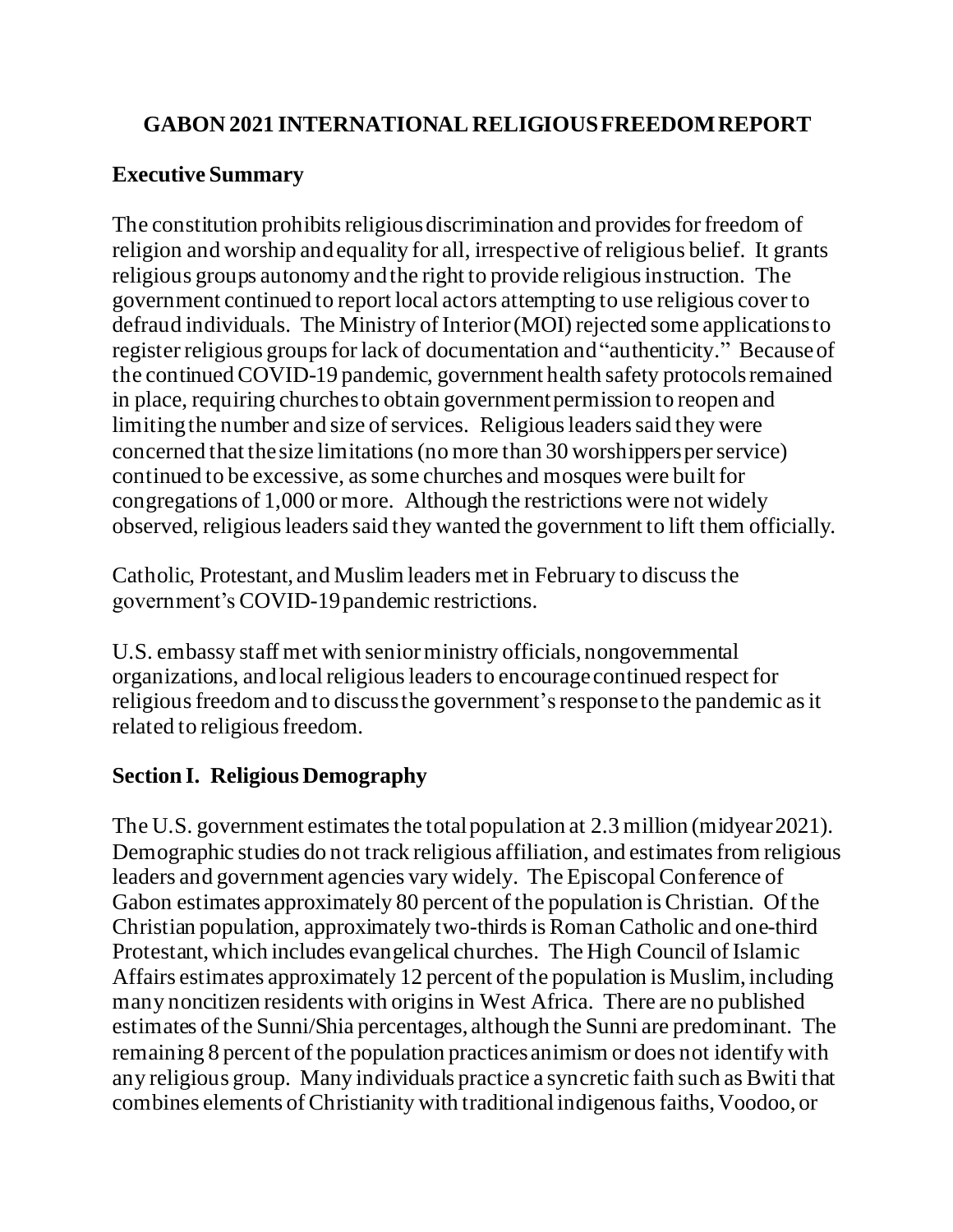#### **GABON** 2

animism. Other traditional faiths in the country are Mwiri and Ndiobi. Groups that together constitute less than 5 percent of the population include Jews and a growing Baha'i community that was established in the 1960s.

### **Section II. Status of Government Respect for Religious Freedom**

#### **Legal Framework**

The constitution defines the state as secular and establishes separation of religion and state. It prohibits religious discrimination and holds all citizens equal before the law, regardless of religion. The constitution provides for freedom of conscience, the free practice of religion, and the right to form religious communitiesthat may govern and manage their affairs independently, consistent with public order. The constitution stipulates religious communities whose activities are contrary to laws of the country or promote conflict among ethnic groups may be banned.

The law requires all associations, including religious groups, to register with the MOI. Registered groups are eligible for exemptions from fees for land use and fees for construction permits. To register, a group must present to the MOI copies of its founding statutes and internal rules, a letter attesting to publication of these documents in the applicable local administrative bulletin, a formal letter of request for registration addressed to the MOI, a property lease, the police records of the group's leaders, and the group's bank statements. The registration fee is 10,000 CFA francs (\$17). Registered religious groups must also provide the MOI with proof of nonprofit status to receive exemptions from local taxes and customs duties on imports. The MOI maintains an official registry of religious groups.

The constitution states parents have the right to choose their children's religious education. The state provides for public education based on "religious neutrality." Public schools are secular and do not provide religious instruction. Catholic, Protestant, and Muslim groups operate primary and secondary schools, in which representatives of religious groups provide religious instruction. These schools must register with the Ministry of Education, which ensures they meet the same standards as public schools. The government does not fund private schools, religious or secular, although in some schools it may subsidize a portion of the teachers' salaries.

The country is a party to the International Covenant on Civil and Political Rights.